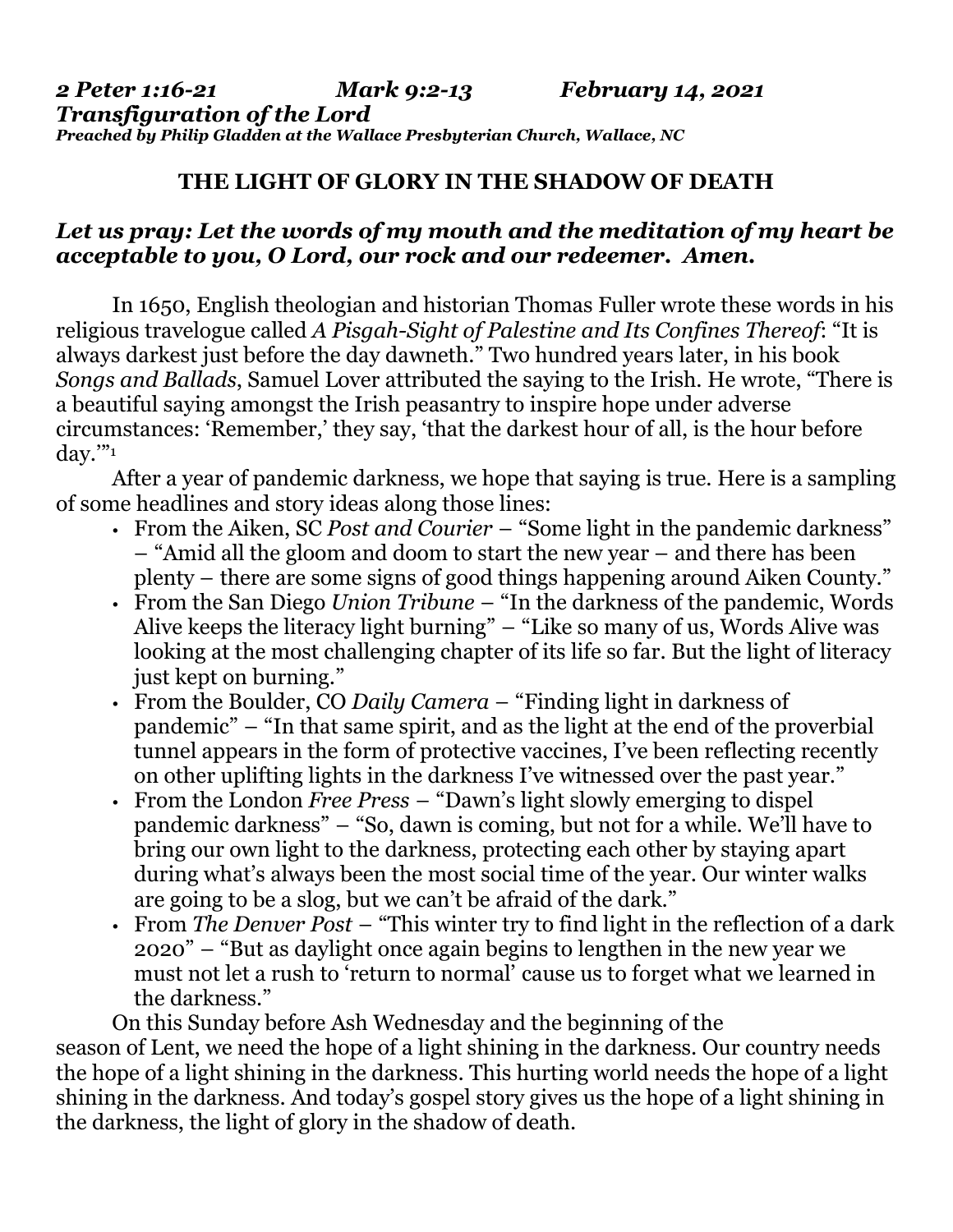In light of those headlines (pun intended), listen again to Mark's description of that wondrous, mysterious, terrifying event on the mountaintop: "Six days later, Jesus took with him Peter and James and John, by themselves. And he was transfigured before them, and his clothes became dazzling white, such as no one on earth could bleach them. And there appeared to them Elijah with Moses, who were talking with Jesus." (Mark 9:2-4)

But that dazzling transfiguration mountaintop experience is surrounded by the shadow of death. Just a week before, after Peter made *the* confession of faith – "You are the Messiah" – Jesus "began to teach them that the Son of Man must undergo great suffering, and be rejected by the elders, the chief priests, and the scribes, and be killed, and after three days rise again." (Mark 8:29-31) And Peter rebuked him . . .

Maybe that's why Peter wanted to stay up on the mountaintop, basking in the reflected glory. He suspected what might be waiting for them down in the valley. And Peter's suspicions were well founded. "As they were coming down the mountain, [Jesus] ordered them to tell no one about what they had seen, until after the Son of Man had risen from the dead" (which, of course, meant that the Son of Man [who is Jesus] had to die first). Today's story ends with these ominous words from Jesus, "How then is it written about the Son of Man, that he is to go through many sufferings and be treated with contempt? But I tell you that Elijah has come, and they did to him whatever they pleased, as it is written about him." (Mark 9:12-13)

As we continue to slog our way through the darkness of this pandemic and all of the other challenges of life, we might feel just as Peter did, who apparently wanted to stay up on the mountain, bathed in the light of that marvelous experience, safely tucked away from the nitty-gritty demands of life. But Jesus took Peter, James, and John back down the mountain, right into the midst of human suffering – a boy had a spirit that made him unable to speak, dashed him to the ground, and made him foam at the mouth, grind his teeth, and become rigid.

Over the years, many people have told me, one way or another, that they don't really like the season of Lent. They say it's too depressing, too sad, to hard to bear. All of that can be true, because it's hard to look at our lives honestly and take stock of how we stray from following God's ways – especially when we have to descend from the mountaintop into the valley of the shadow of death. But we don't walk that path alone. Jesus calls us to walk with him through this season of Lent as we think about Jesus' life and death, what they mean for our discipleship, and how they prepare us for our celebration of Easter in seven weeks.

In his commentary blog on this wondrous story, Matt Skinner writes, "The bright light of the Transfiguration affirms life, a light that shines into Lent to keep that season in perspective, never without hope and confidence. This light speaks a promise that God is here. And that God is knowable. God seeks relationship. Because God is life." 2

People who have toured the Holy Land have told me about standing on the Mount of Olives and looking west to see Jerusalem on top of Mount Zion. One travel agent suggests, "Getting to the Mount of Olives from Jerusalem is pretty easy." Of course, she admits that's if you take a taxi or public transport or book one of her tours.